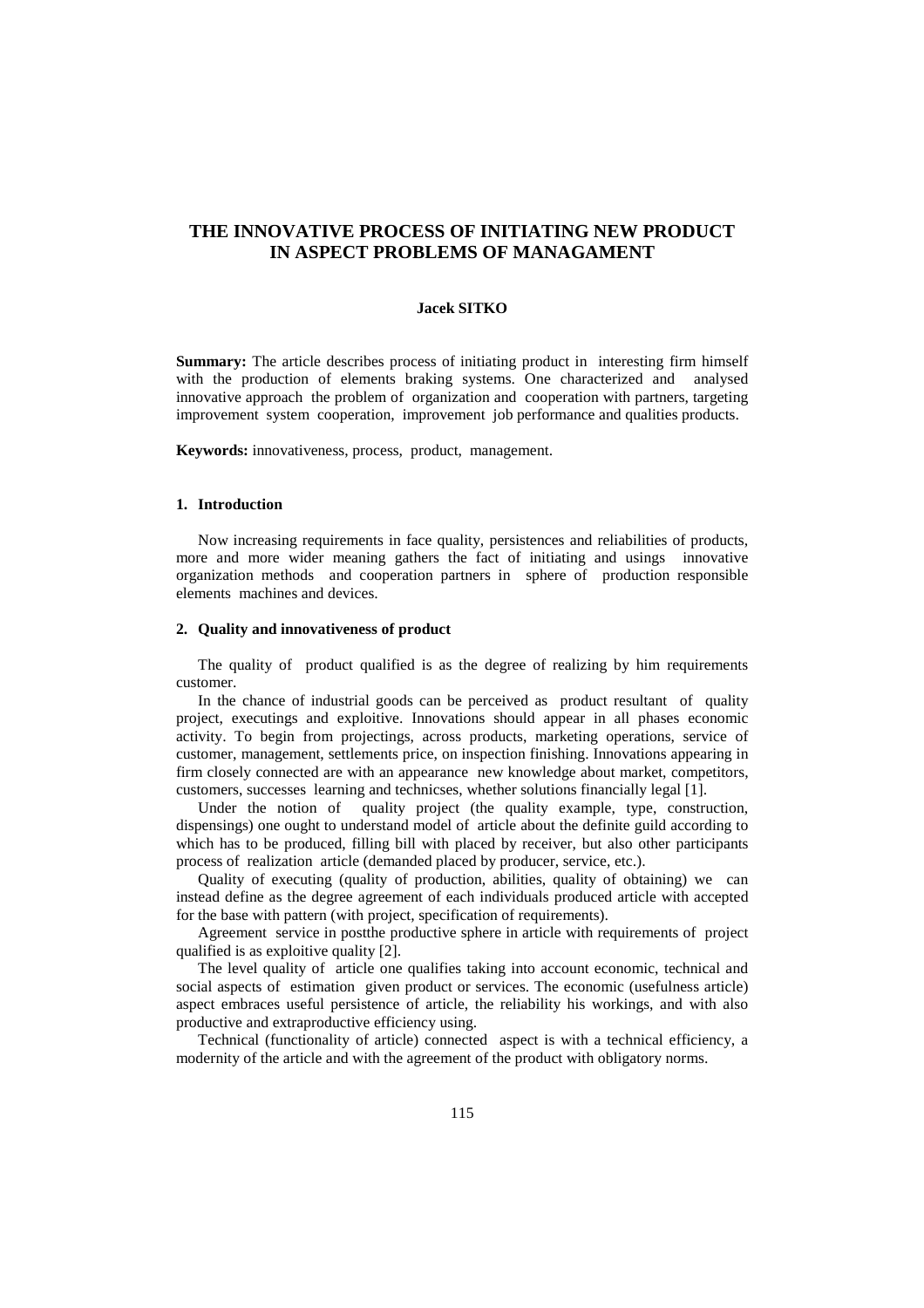The social aspect refers assurings by the producer of proper circumstances of using of the article. All the time growings demandings of receivers, concerning not only propriety clean technical products, but also service conditions, put on producer duty of taking into account requirements ergonomics, safeties and protections environment [2].

The after mentioned schema (fig. 1) illustrates the rising quality article taking into account quality of project, executings and exploitive quality.



Fig. 1. The schema of coming into being quality of product [2]

To the proper understanding indispensable problems is correct interpreting time-limit "the qualitative feature", and especially opposings to himself notions "qualitative" and "quantitative". One shows at this on necessity interpreting guilds of qualitative as properties whose value express nature of objects. Values guilds are qualitative pictures objects, treated as categories about composite nature. These guilds can be verbal or numerical, nonmeasurable, constants, variable or continuous, one or multidimensional. In consideration above elements can be favoured two types definition of quality:

- ‒ containing descriptive contents,
- ‒ expressing contents valuing.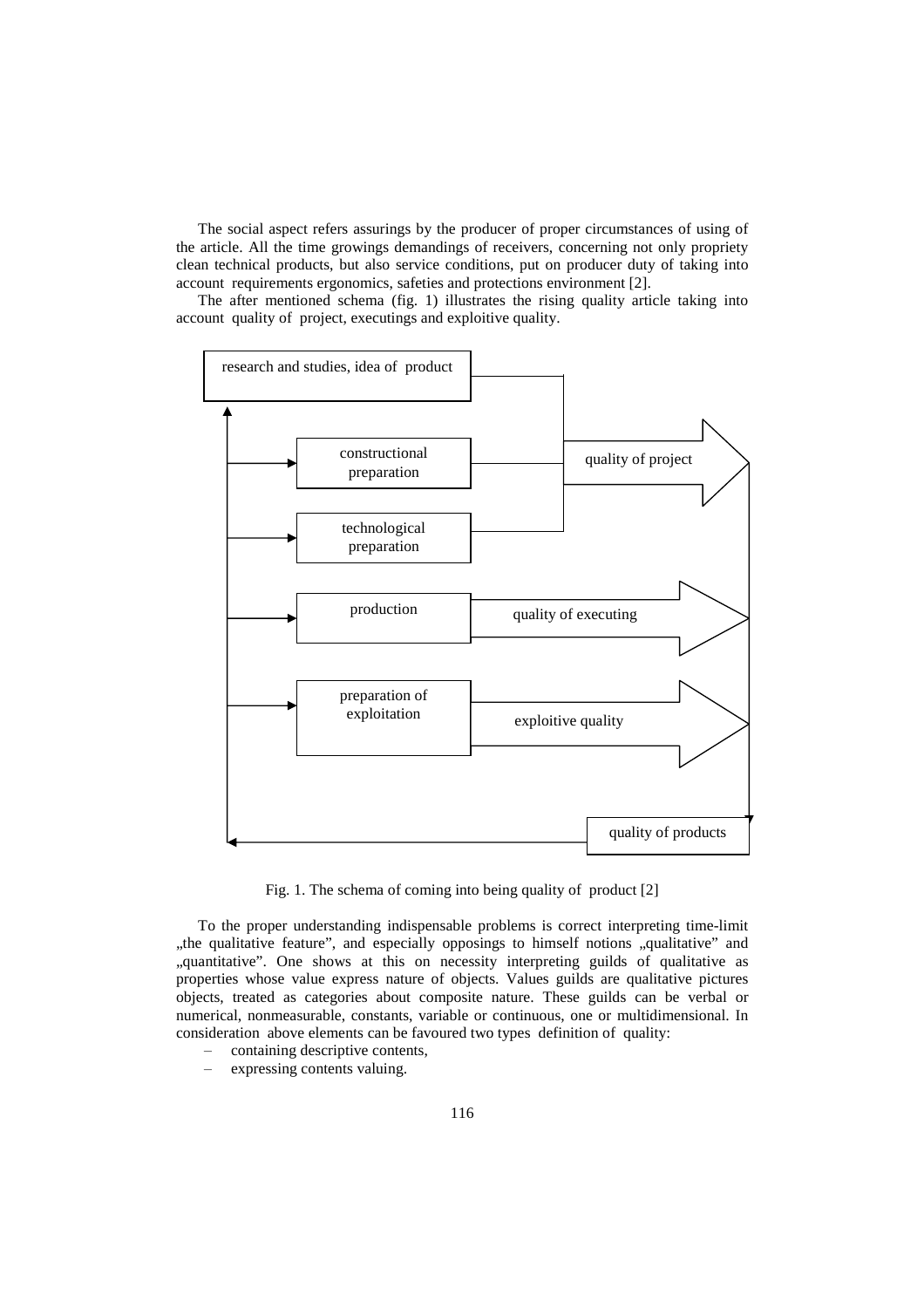The first group definition qualifies the quality as vector of value qualitative guilds bearing upon specific object [2]. An example second group is the understanding quality as gathering guild whose value they describe relatively homogeneous gathering of objects [3].

The quality product one can qualify with the point of view consumer and producer. In definitions taking into account point of view consumer turns attention on two aspects [4]:

‒ aspect of functional needs,

‒ aspect of impractical needs.

First embraces connected guilds with immediate exploitation of product, the useful comfort, performance of useful functions and connected proprieties with high availability. Second aspect bears upon the picture of product and aesthetical impressions.

Quality with the point of view producer acknowledged is too one from variable explanatory the formation himself profitability and competitivenesses of firm. The pursuit profit in the economic activity entails definite connected outlays with the sphere of research and development and marketing. The obtainment required quality of product is connected also with an incurrence suitable costs producing, service and auxiliary services. Defining quality by means the category of costs images wide spectre activities which one ought to undertake for the purpose projectings, producings and offerings of product. Analysing notion quality in cost aspect with difficulty in principle to speak about endeavour to minimization of all groups costs, one ought rather to speak about the endeavour to optimization of costs. The range comprehending quality with point of view producer joins also with competitiveness firm and her products on market in scale of given section or all market.

Customer perceives quality usually across the prism of price, taken as the measure proposed by producer of trumpses given article. In effect as about price level quality article or services are decided by not only possibility satisfying expectations customer in range of technical characterizations, but also price what must be paid too definite level of satisfying expectations. The model quality proposed by G.A Coles' and, representative quality with point of view customer, embraces most of practical connected problems with purchase definite article. This model links the problem of value what determine for customer delivery terms, assembly, postthe marketable service, accessibilities of product during, with the indication meaning price as additional, but the extremely essential permissive element on execution comparative analysis products before execution of choice [4].

Often quality of product priced is by prism his reliabilities and persistences. In the first chance accepting of product is relative to his abilities to satisfying working by one period of time. In second perception level quality of product marks length the period his usings. One ought however to wake up that quality defined as the satisfaction of needs customers does not limit itself to functional features products or services. Universally it is known that the quality some products and services is more tied with a satisfaction with their possessing or obtainings, than with functional guilds. Defining quality for connected aims with management one ought to take into account the possibly latissimus spectre on needs customer and degree of their satisfying. From here the quality qualified is as the team of characterizations product or services which constitute ability to satisfying settled or suggested needs, and also as a whole the guild of productive, marketing, technical products or services by which products or the service will satisfy waitings of customer [5].

The ability to satisfying of needs customers is indispensable not only in activities going outs outside, but also inside all organizations. Irrespective thereon, whether this are great syndicates, banks, universities, or else clinics, hotels or shops, exist series of chains value which can be broken in every point by person or tool satisfying needs of customer so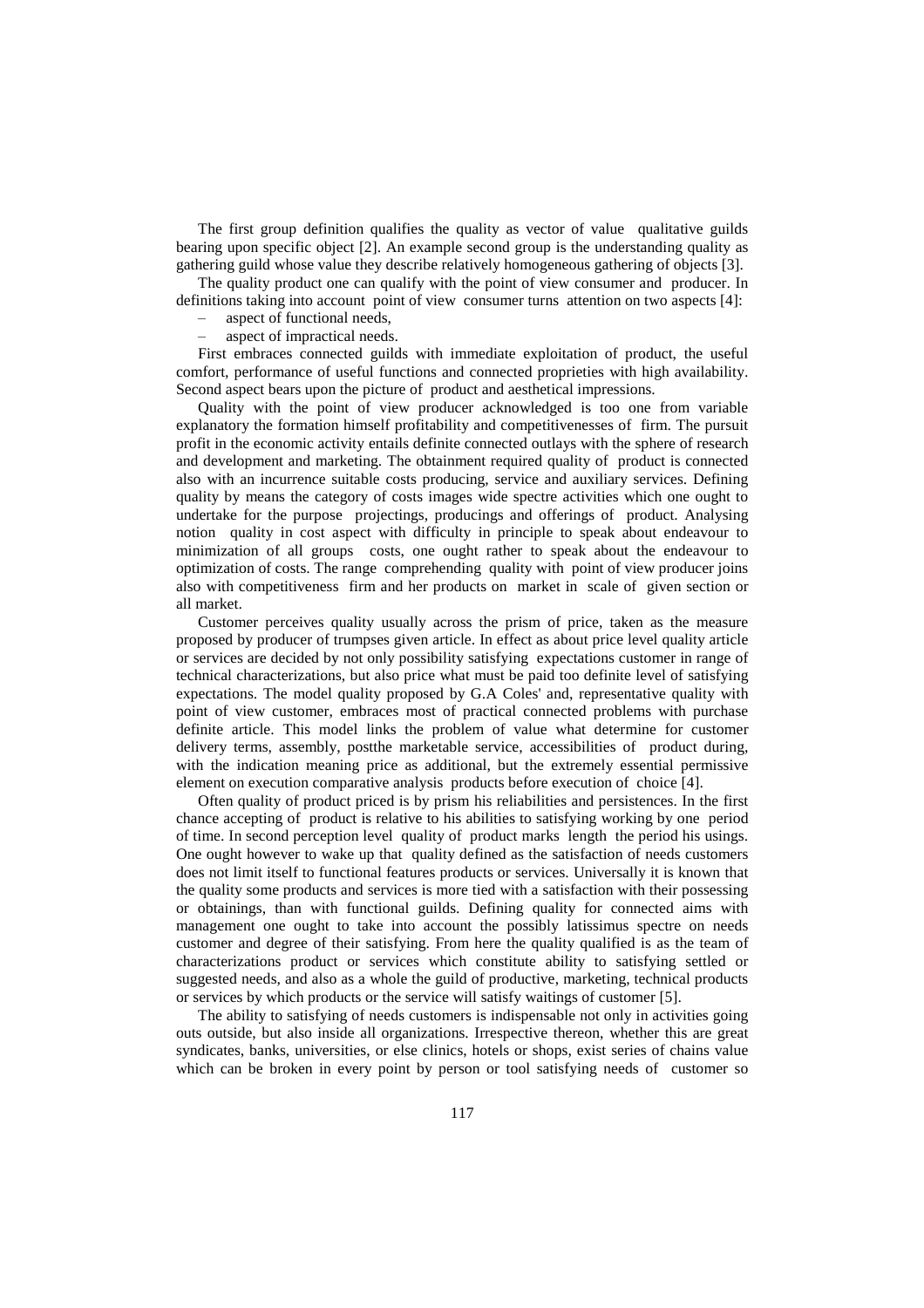external, as and internal. All engaged in the organization should have sensitively definite customers. The management with the quality must engage every worker and bear upon all organization. The adversity in satisfying of needs in certain part of chain the quality causes rising difficulty in other parts in system, bringing to creation of more and more greater quantity problems on more and more greater area.

A price quality are outlays carried in relationship with a continuous check of needs customers, both external, as and internal, and with attaining abilities of organization to their satisfying. With effects of obtaining certainty satisfying needs on every level and at any time are: enlargement of competitiveness and market share, reduction costs, height of productiveness, reduction of losses.

#### **3. Aspects of administering by quality**

The globalization markets, height of expectations customers, expanding the competition on all surfaces of account customer tradesman, is factors which already at present extort exhibiting quality in strategy firm. During, when for the most of firms drives campaigns about possibly the top quality of product which is a still swift aim, and in endeavour to him commit many errors, became bright, that quality of product is only one from dependent elements to valuing in process of purchase. The progressive unification needs and guilds qualitative products causes that the more and more greater meaning gather remaining factors which can exert the influence on decisions the customer in executing by him files of choice. The indispensability solid recognizing these factors, at the simultaneous more and more wider consciousness of need the domination over competitors on all, priced in respect qualitative, surfaces activity firm, caused that in new "philosophy" of quality she is perceived not only as the aim, but the manner working the all organization. Such sight of quality brought to coming into being o idea Total Quality Management, universally qualified in Poland as the management by quality.

According to definition presented in the British book of standards the quality BS 5750 management by quality is ..the philosophy of administering supported with engagement in organization trophy of technology and social for the purpose attainings her intentions impromptu as most effective" [9]. To the foreground in aims in organization advances widely understood satisfaction the customer. Satisfaction customer embraces not only his immediate personal feelings, but also experiencing resulting fact, that customer as member local community takes and prices influence of organization on this community.

G. Borkowska, the management quality defines as "the initiation of general culture quality"[5]. This is, a sentence of author, process of administering driven by chief management at engaging of all crew and realized in all functions the firm and phases and processes creation product (services). So comprehending management is embraced by not only the improvement products and services, but also the quality herself work (so qualifications people, resources and objects work, technologies processes, systems marketing, planner, decision etc.), with the aim while as best satisfaction needs of externa customers and members organization, called with internal customers. The ear qualifies TQM as the manner on business management being characterized: with the systemapproach, with enlightening on strategic aims, with the ability to continuous and permanent improvement and with the active joint activity all staff, in this full participation chief management. He there has in view the performance needs on customers in the given moment and futures. TQM realized is by the utilization people and practical by them quantitative methods to estimation and improvings all essential processes inside firms and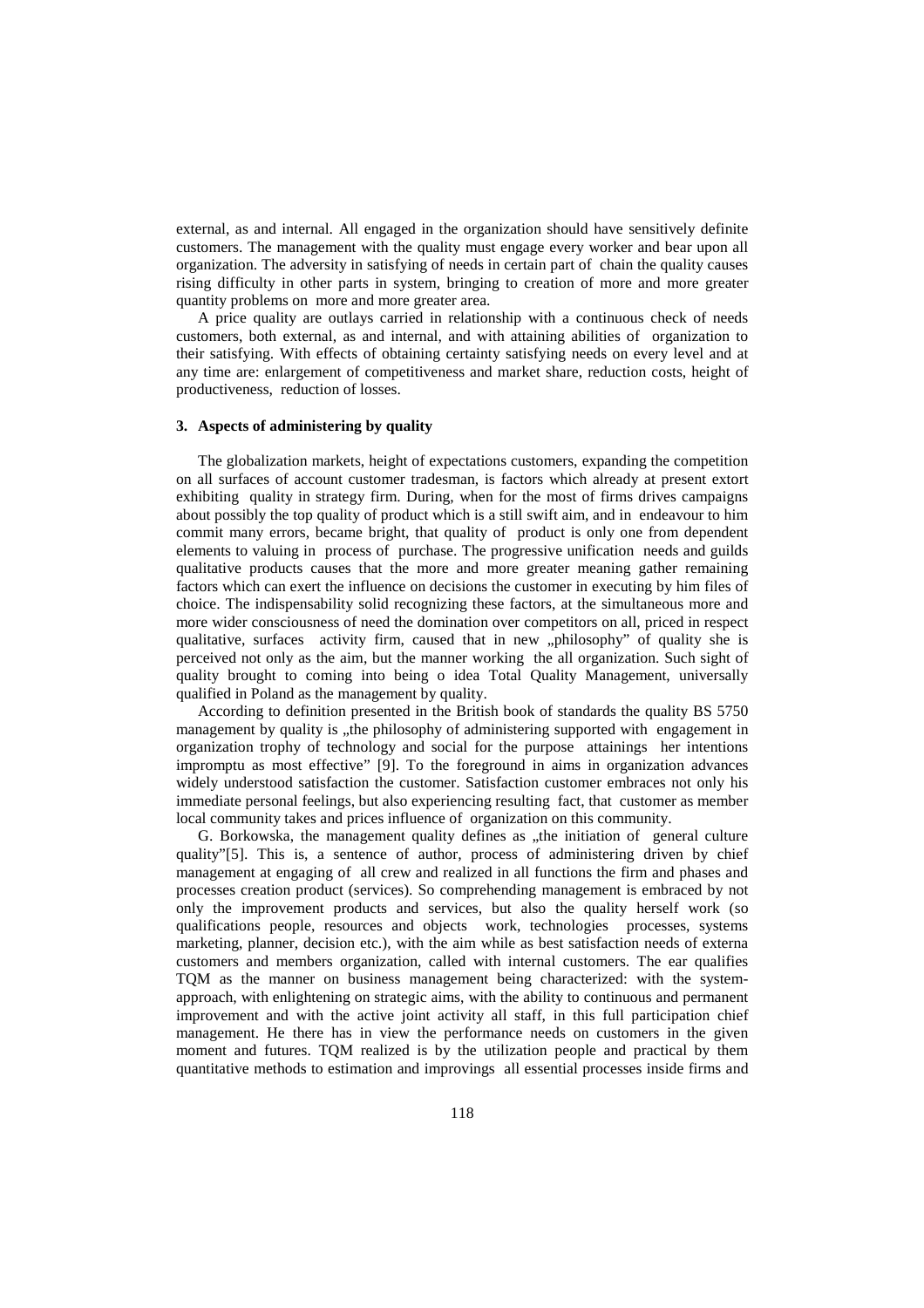improvements provided deliveries from outside to the firm. Determining simultaneously cultural change style activity on firm [6].

### **4. The range and functions of administering**

In effect the time limit , the management" is practical at will enough, without rigorous complying given in manuals definition. There comes together many associations of administering with "something", "by something", and even "some". Between the management "with something", "by something", and even "some" exist differences, however for immature reader or somebody intelligent about administering practically they are little perceptible, and even inexplicable. Most often complies the association "the management with something". One can it arrange, thinking about classification of administering for subjects, on the process or else for resources. In principle one can administer with every subsystem separated from the structure organization.

To speak about administering impromptu well thought out and systematical, permissive on detection ruling with him rules, one ought first of all to show:

- system administering; this which undertakes matronal decisions,
- ‒ system administered; this, wherein driven are acted executive started matronal decisions.

Most more simply one can say that management then activity causing comportment on system administered in compliance with with the intention system administering. The manner, into what the activity this is realized in concrete organization, to the state about practiced in him the manner of administering. The complexity problem of administering one takes from here that one can it see multidimensionally, by the prism itself administering and organization is in which driven.

# **4.1. Aims of administering**

Aims of administering result the function of administering. They can have different rank, range and temporary horizon. Long term aims qualified are as strategic. They bear upon market position, and also to investment connected intentions with the recrudescency of new possibilities. Their measures they are looks. The sales volume, efficiency, average level of quality. Their measures they are: the continuity of the production, the financial liquidity.

### **4.2. Functions of management**

The management appears in realizing of following functions: plannings, organizings, leaderships, inspectings and additionally - in administering with quality - improvements.

A result planning is plan which state base efficient and effective realization no matter which undertaking. The plan should contain:

- the qualification aim undertaking to what realization planned activities and resources has to bring,
- ‒ necessary resources to realization put aim, in this : human, material and inquiry,
- ‒ binding temporary limitations: time-limits, schedules,
- ‒ points (during and space) in which checked will be results of activities embraced a plan,
- ‒ measures and methods their marking according to which will be checked results.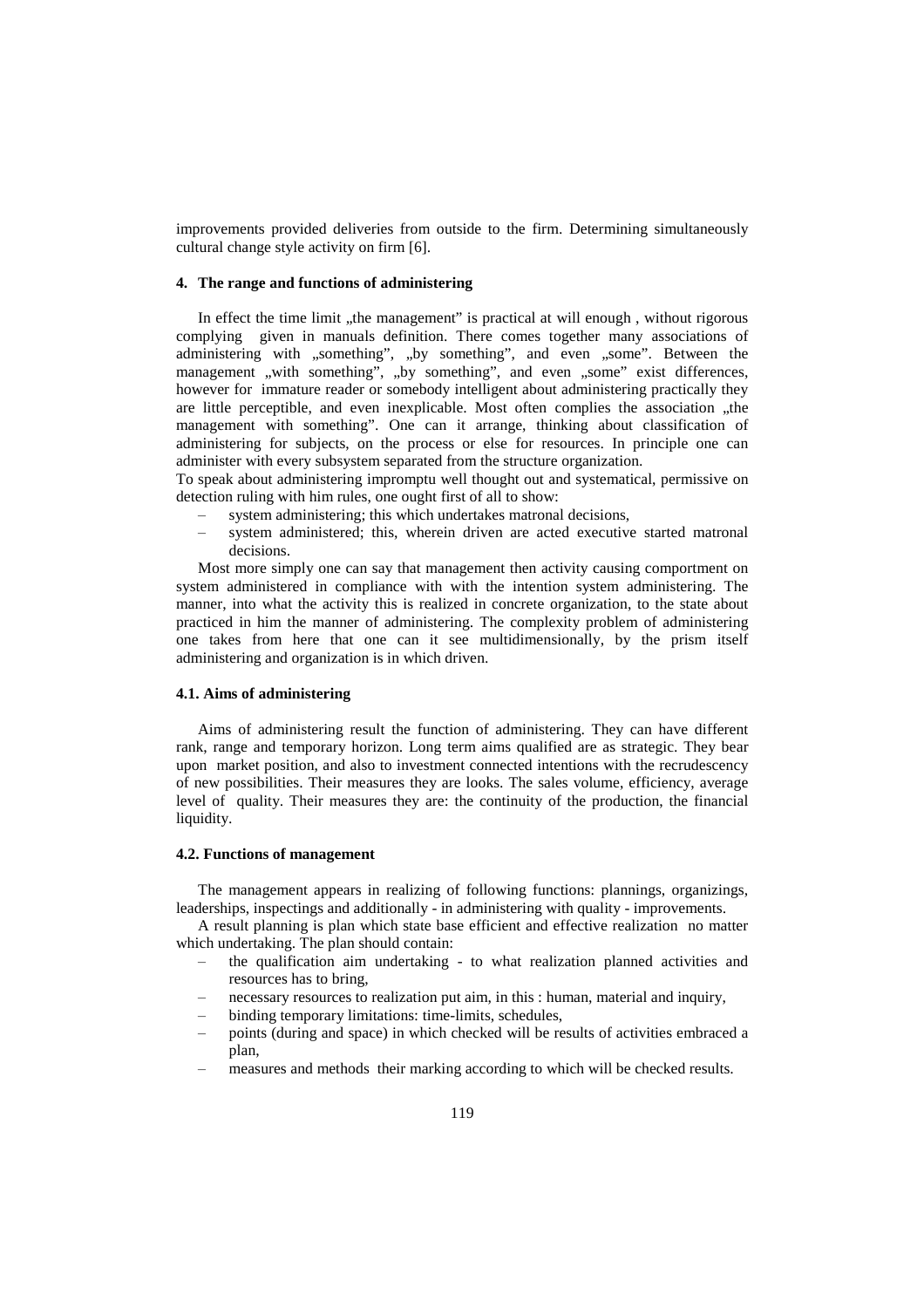In planning one complies different methods, technicses and forms recording [8]. To often practical forms introduction on plans belong sheets and schedules and Gantt graphs.

As far as planning traces aims, this organization is a team of activities pursuing of reaching these aims. The organization in let us shave to seizing it embraces:

- ‒ projection of organization and construction her structure according to strategy development accepted by organization,
- ‒ partition assignments, competences, responsibilities and authority, according to aim organization and accepted operating- strategy,
- ‒ gaining over and the distribution human resources, requisite administrable with all resources on organization, with the information, material and financial, adequately to the aim and the strategy,
- ‒ creation of organization, corresponsive in due time.

The leadership moves to running influencing of subjects from the sphere administering on subjects from sphere executing, pursuing steering executive processes on realization plans within framework formed organizationalstructure[9]. Problems leadership is closed first all in quality of interhuman contacts.

So that management be able to properly to fill provided for him functions, must have provided informations on this, on how much is efficient. Such feedback is a principal condition making possible verification of rightnesses undertaken earlier activities and gives bases to undertaking following decisions. Without the manageable information is not possible assurance of optimum- working system of administering, his development and improvement. This information one obtains as result of supervisory activities.

The creature inspecting moves exercible course activities:

- ‒ measurement results,
- ‒ comparison results measurement with requirements,
- ‒ settlement deviations results from requirements,
- ‒ estimation on situation.

In dependence from this, who drives the inspection, one can favour:

- ‒ The bureaucratic inspection driven by managers within framework official dependences. Can be she fully formalised or to have the character more personal. In many organizations just this form irregular inspection is neglected, although her influence on justification workers is especially significant.
- ‒ The engaging inspection workers leaning on delegation authorizations supervisory and wide using technics inspection and the self-observation.

Function is what the improvement, specially favoured in administering a quality, marks the endeavour leadership activity up to the mark exceeding planned results. Unites with the treat of undertakings quality. The improvement - understood as the turn and radical changes servants to attaining of established approach qualities - she relies on introducing of new solutions organizational, constructional and technological which will let on attaining higher qualitative level. It marks also the restoration stability processes, if she became disturbed.

# **4.3. Subjects of administering**

With range of administering quality can be being undertaken every organizational individual being found on any level of structure organization. Usually in every organization one can favour individuals:

‒ productive in which dominate processes realization of products and services,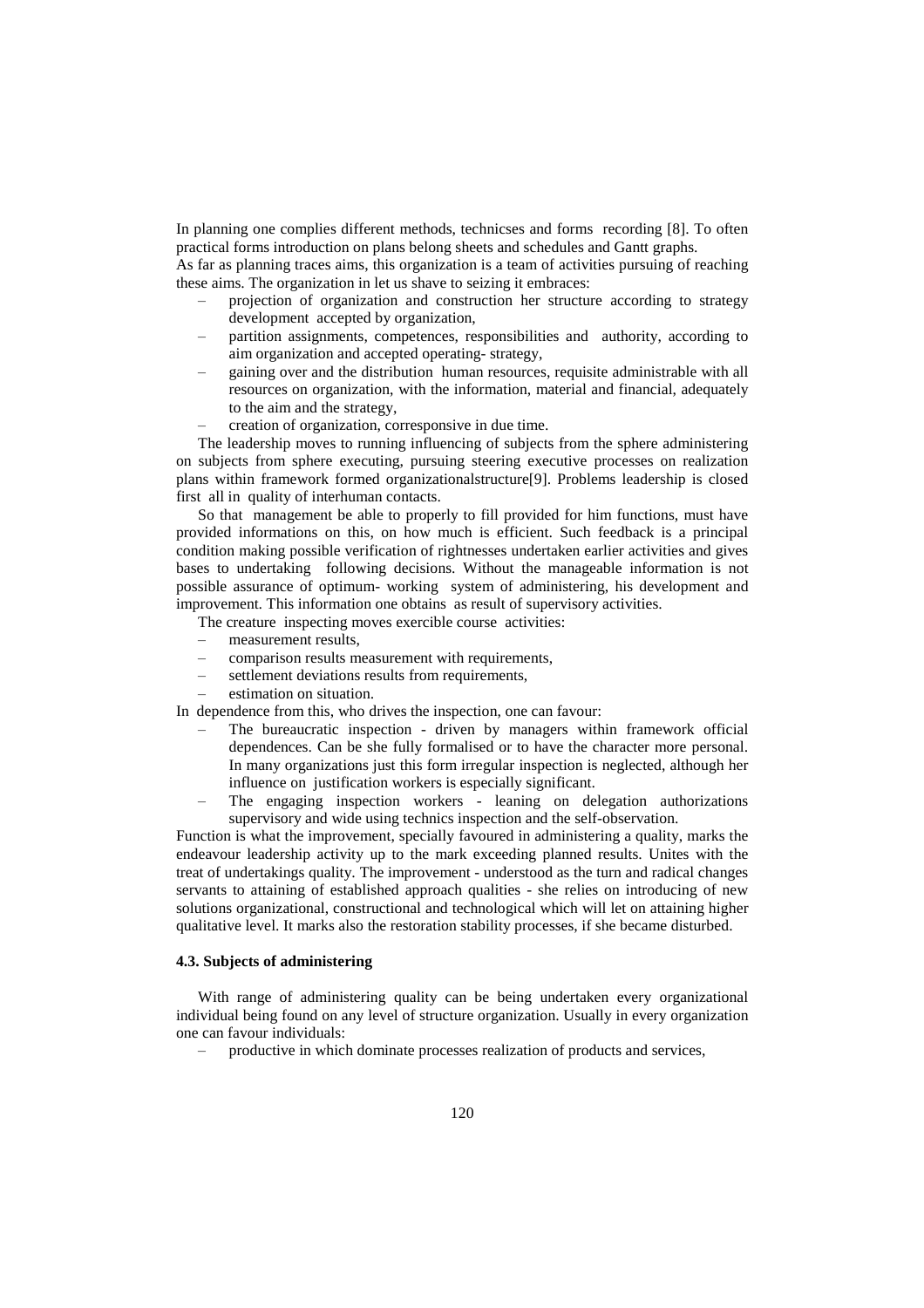- ‒ administrative in which dominate processes information processing for needs administering,
- ‒ productive-administrative in which appear both actings productive, as and administering.

Of course, in the dependence from the kind organization is possible other partition, especially for his circumstantiality. To the realization of accepted aims management creates suitable organizational structure. One ought to understand her as arrangement of elements organization and detains organizational junctive it into organized guided whole. According to first a condition efficient and efficient administering is univocal and full subordination junior to superior. Second founds that high efficiency and the effectivity administering can be obtained, if controlling acts are executed peaceably with a specialization managers.

#### **4.4. Processes**

Activity driven by the organization one can divide generally on executive, realized in individuals productive and productive-organizational, and matronal, realized in administrative units. Connected while with her processes we divide on executive processes and administerings. Processes which should be especially favoured then such which decide about realizing of requirements customer and which are for organization a source profit. These called processes are basic, remaining - with supporting (matronal or auxiliary).

Basic processes make for comings into being trading value products: they are a source earnings and the profit organization. To their entry and exits can be credited the external customer who places definite demandings and is ready to pay for the result process (basic processes most often identified are with processes of production). Processes supporting accompany to basic processes , deliver the information or regulate the course activities there have the character decision and regulating-; themselves in do not make for comings into being surplus value. Usually this are processes of administering and auxiliary, connected with maintenance movement, with certain supervisory activities.

Processes about strategic meaning one is called key- processes. With the key- process can be every basic process be supporting. Usually it belongs however to the group basic processes.

### **4.5. Resources**

Resources are an inseparable component activity of organizational individuals. Generally the partition of resources takes into account [10]:

- ‒ material resources, in this natural (raw materials) and artificial (machines, finished products, means of transport, infrastructure),
- immaterial (time, space, knowledge, information, technologies, licences) resources, human resources (employee with its own qualifications).

Resources are: gained over, converted, used up and produced. The waste of resources expressed in financial measure reflects costs on organization.

## **5. The range and functions of administering with quality**

The management with quality one can understand commonly, as management with resources and with processes, by the prism of effects united with the quality [11]. By the management with the quality one can also understand the establishment and the usage in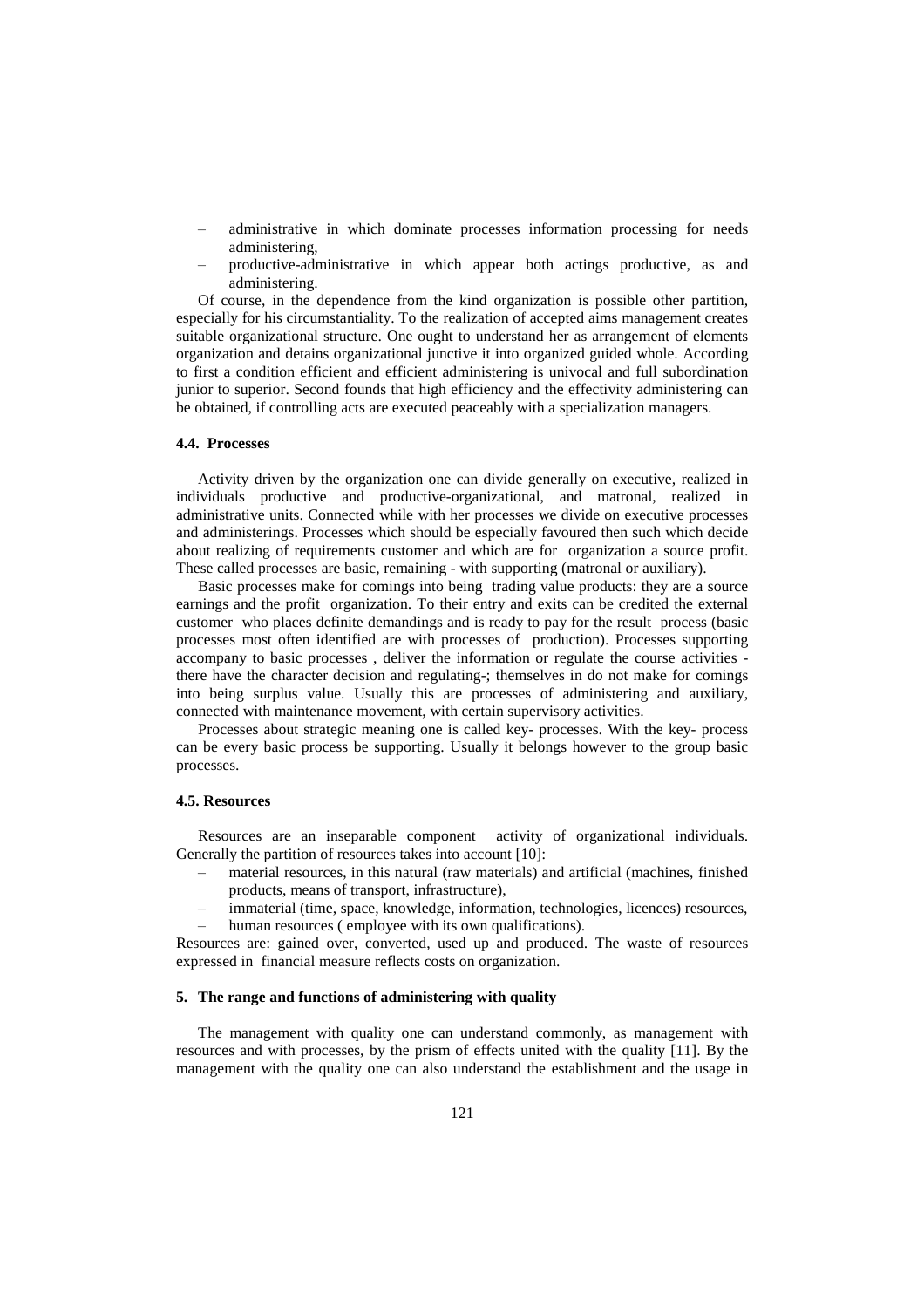organizations of practical rules and patterns proceeding, permissive on procurance impromptu economic quality satisfying how most put on weight waitings her customers.

One ought it to understand as planning and organized guided influence system administering on system administered, into the depot which enters every bit of it, what drives directly to realizing qualitative requirements. In administering with quality matronal decisions refer processes, resources and forming individuals or mattering in the creation the quality, with the parent task while is the continuous improvement products and activities [12].

The norm PN-EN ISO 9001:2000 it encourages acceptable approach of a law suit during working out, initiatings and improvements efficiency system administering with the quality for purpose enlargements satisfaction customer by realization on his requirements. For the purpose efficient acting organization should identify numerous interrelated actings and them administer. Acted developed and administered for purpose for purpose of makings possible transformation enter into exits, one can examine as process. Often the exit one process to state directly the entry of the following process. Uutilization processes in organization along with with their identification and with interactions between these processes and the management them one can qualify as "the approach a law suit".

An advantage approach a law suit is the assurance running supervision over related between each processes in system processes, as also over their combination and an interaction. If in system of administering a quality will become being used such approach, then consequently one underlines the meaning:

- ‒ understandings and realizings requirements,
- ‒ needs examining of processes in categories value added,
- ‒ receivings concerning results of working and efficiencies process,
- ‒ the continuous improvement of processes ground the objective measurement.

To all processes one can use the method PDCA (Plan - Execute - Check - Act). Plan: fix aims and indispensable processes deliverable peaceable results with requirements customer and the politician of organization. Execute: initiate processes. Check: monitoring and measure processes and the article with reference to policies, aims and concerning requirements article and introduce results. Act: take action concerning continuous improvement of working in process [13].

### **6. The management with quality across the measurement of efficiency activities**

By the efficiency of activities one ought to understand in administering quality, the degree are in what being realized demandings. Demandings are fixed in plans, specifications, the records technological and other documents. Can be appointive by man or on the ground measurement. The foult of requirements in no matter which aspect is tantamount with a rising of the disagreement.

## **7. Initiating of new product**

On the background of above-mentioned problems administering, practical also in certain range in connected aspects with systems initiating new products in industrial plants, one introduced below system of initiating new product in firm working on the international market.

Initiating to the production of new product became characterized on example really working international market of firm, interesting himself a production elements braking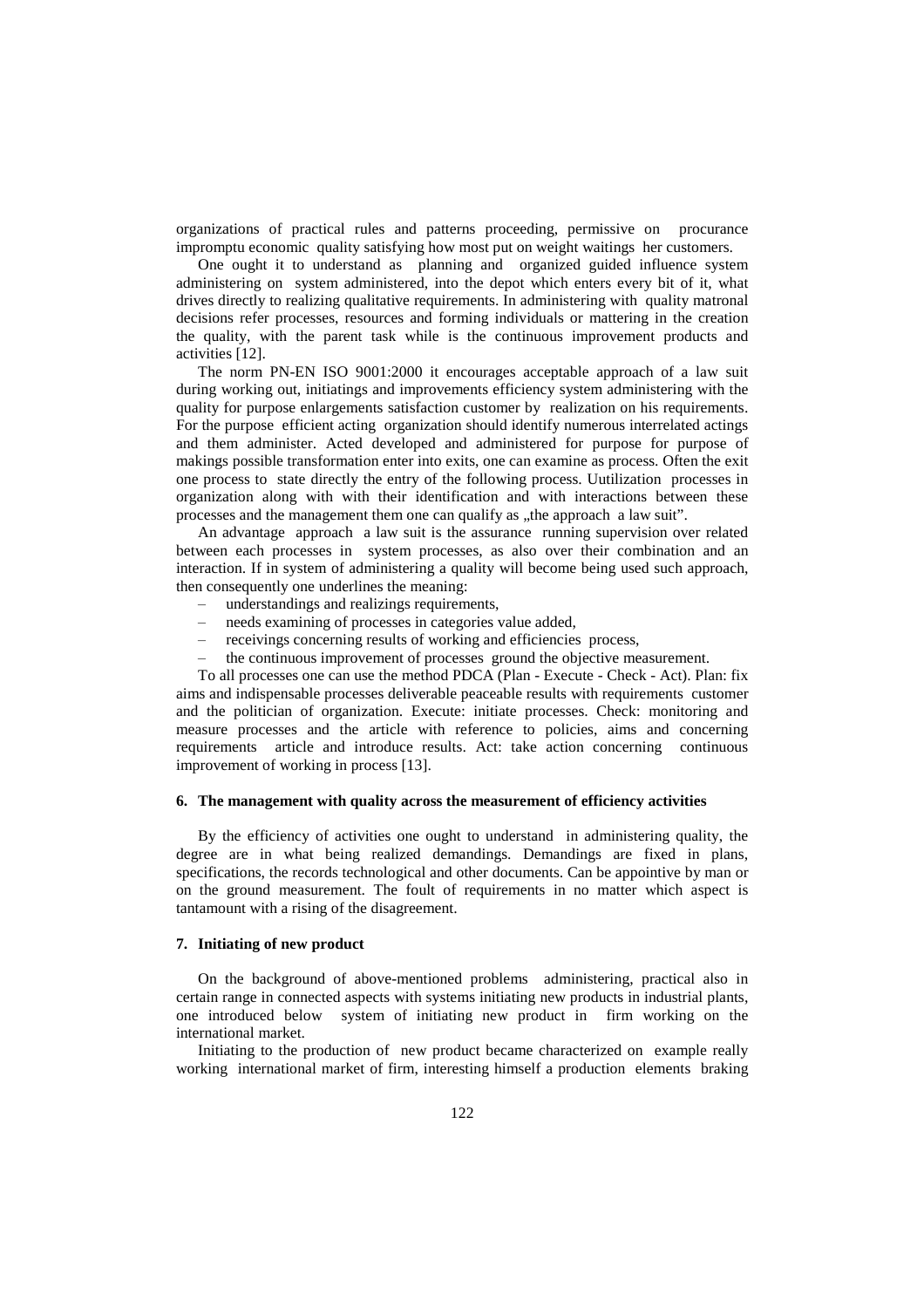systems of car vehicles. Initiating new product by the firm, begins from conceptional phase and embraces actuation of production new component part. If will demand this engineer firm, tradesmen should during starting production the new article proceed according total process of administering with the development cooperation with tradesmen (fig. 1). Teams to matters initiating new products will qualify the degree neuralgicness given part in cycle development to the product. From degree neuralgicness to depend will be level engaging workers to matters development cooperation with tradesmen into the plan APQP (the advanced plan the quality of products) and processes starting the production at tradesmen. All tradesman, aside from neuralgicness provided by them parts, are obliged to using dependent to compact rules process starting the production.

#### **7.1. The advanced planning quality of products (APQP)**

Obliged tradesmen are to folding of reports about the status programme APQP, informing about degree in realization aims programme qualitative, costs, efficiencies and schedule. The firm qualifies size, frequency of folding and required content of these reports. Tradesmen are obliged to keeping agreement of their own processes introducing products with definite guidelines in the manual for tradesmen.

The process APQP consists on five phases:

APQP-1

This is the starting "phase". There begins she from the composition ordering at tradesman. In this period the producer defines key- points marking stages on plan, required results stages and waitings in relation to given component part and programme. In this phase tradesman should introduce:

- initial plan of time-limits,
- flow schema process, the first analysis PFMEA and the supervisory plan,
- ‒ Manufacturing Feasibility Sign-off (declaration abilities to producing)- this document is a gathering of specified requirements on which tradesman one should agree, in the opposite event, driven are negotiation with a tradesman on of concessions from both pages,
- schedule of project,
- ‒ plan preparing of tools and the equipment principle,
- ‒ Preliminary Capacity Study (initial analysis efficiency) qualification of quantities produced by tradesman of components and comparison of her with planning application by receiver,
- ‒ Product Characteristic Matrix (matrix the guild of product) qualification by means the specification firm of critical points every component. The qualification by tradesman of degree abilities process for every critical characterization and values R&R (repeatabilities) of results of gauges of servants to the measurement of these characterizations.

To used tools in this and in all remaining phases belong:

- ‒ Component Design Review (verification of project the part)
- ‒ APQP Progress Contango (report about progresses APQP)
- ‒ APQP Tracking Contango (report of the tailing APQP)

APQP-2

In this period tradesman finishes the projection of tools and equipments and begins working out manufacturing process. Possible is organizing meetings for purpose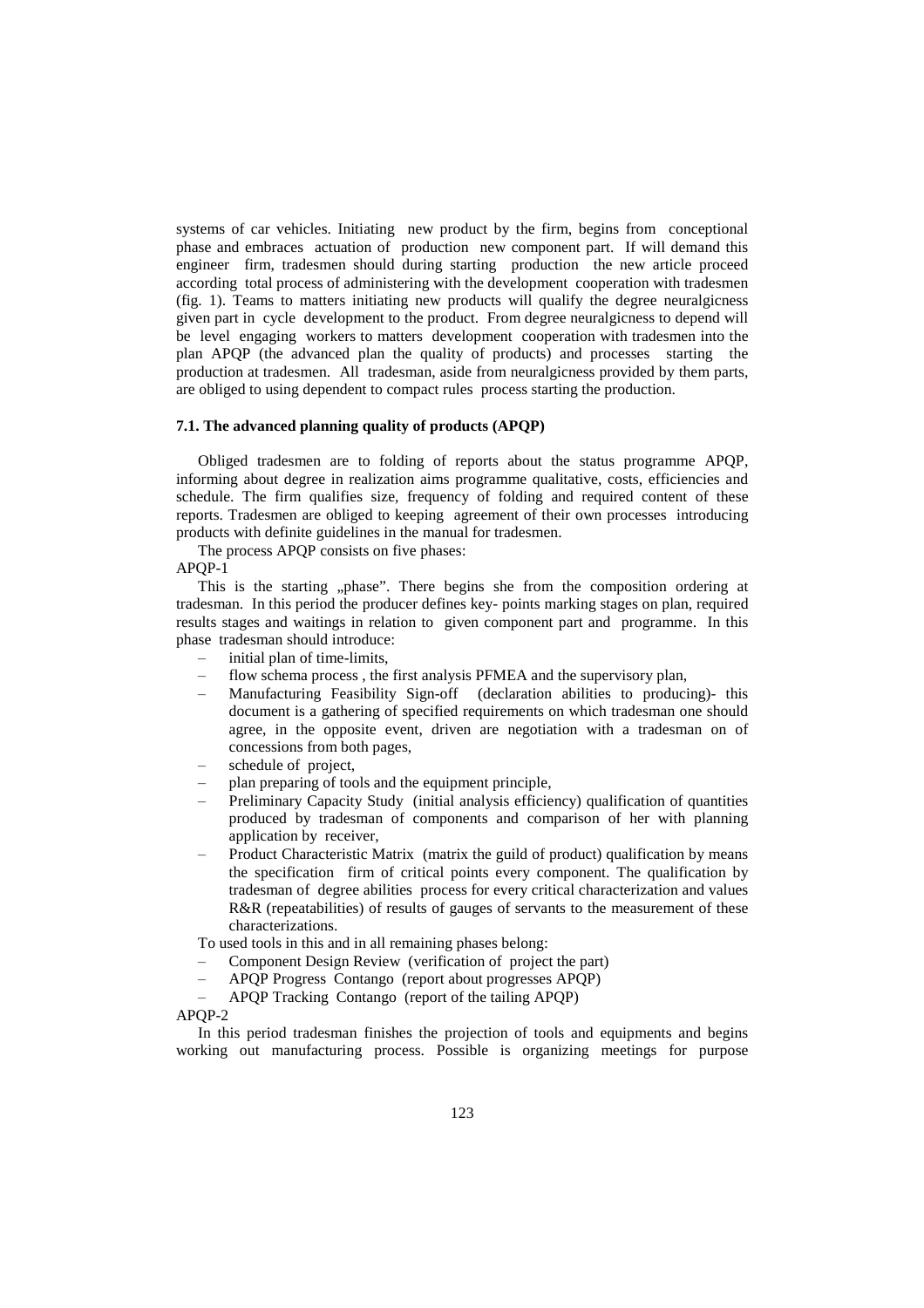inspectings of progresses in each items APQP and unknottings open matters. In this phase tradesman introduces:

- ‒ up to date schedule,
- ‒ up to date flow schema on process , first PFMEA and the supervisory plan,
- ‒ up to date plan of preparing tools and equipments,
- ‒ up to date APQP Progress Contango (report about progresses APQP),
- ‒ up to date analysis Capacity Study (analysis efficiency),
- ‒ up to date matrix Product Characteristic Matrix (matrix the guild of product),
- ‒ plan measuring- equipment/ testing,
- plan deliveries for subcontractors.

APQP-3

In this segment takes place the verification of results phase APQP-2. Possible is organizing of meetings for the purpose inspectings of progresses in each items APQP and ends open activities. The tradesman introduces up to date documents from phase APQP-2. APQP-4

This is the previous phase PPAP or confirmation. She there is defined as the elaboration process and acts verifying-affirmatory. Under of this phase monitoring is the resolution not closed problems/of assignments from preceding phases. Close by up to date documents from the phase APQP-2, the tradesman should introduce:

- ‒ plan enlarging scale of production,
- ‒ plan safe initiating SLP (Safe Launch the Plan) this document is a part Product Characteristic Matrix and serves to the qualification by the tradesman of condition assuring the safety of deliveries for firm in period of beginning of lot production.

#### APQP-5

This segment is phase of confirming and initiatings product and process. Just in this phase tradesman realizes cycle in manufacturing process underlying affirmable and submits pack of process confirmation part to the production (PPAP). In this segment tradesman should pass:

- ‒ procedure Run at Rate on the process,
- ‒ verification Launch Readiness Review (verification of readiness to initiating),
- ‒ parthian and Process Audit (audit of part and process).

In the dependence from the degree neuralgicness part engineer SDE can be present during these procedures, demand introducings of results or can get the feel of them during future visit in works of tradesman.

How earlier one remembered, aside from neuralgicness of part material every tradesman has a duty removal process APQP. For every new or modified project part be changed in relationship with these modifications manufacturing process necessary can be the performance declaration abilities to producing (Manufacturing Feasibility) and the initial analysis efficiency (Preliminary Capacity Study). These documents are filled and submitted directly after accepting of asking offer and before a factual engagement in institution or with the beginning of preparing tools. Supplier Component/Process Design Review (Verification project part of process to the tradesman) formal verification drawing and plan of confirmation into which is committed interthe functional team firm and tradesman.

There is this most important event in process APQP. One waits that before the accession to verification with the participation representatives firm, tradesmen will pass internal verification project. Indicated is also, so that thereon meeting invited become representatives of sub-suppliers. On the ground talked over during verification open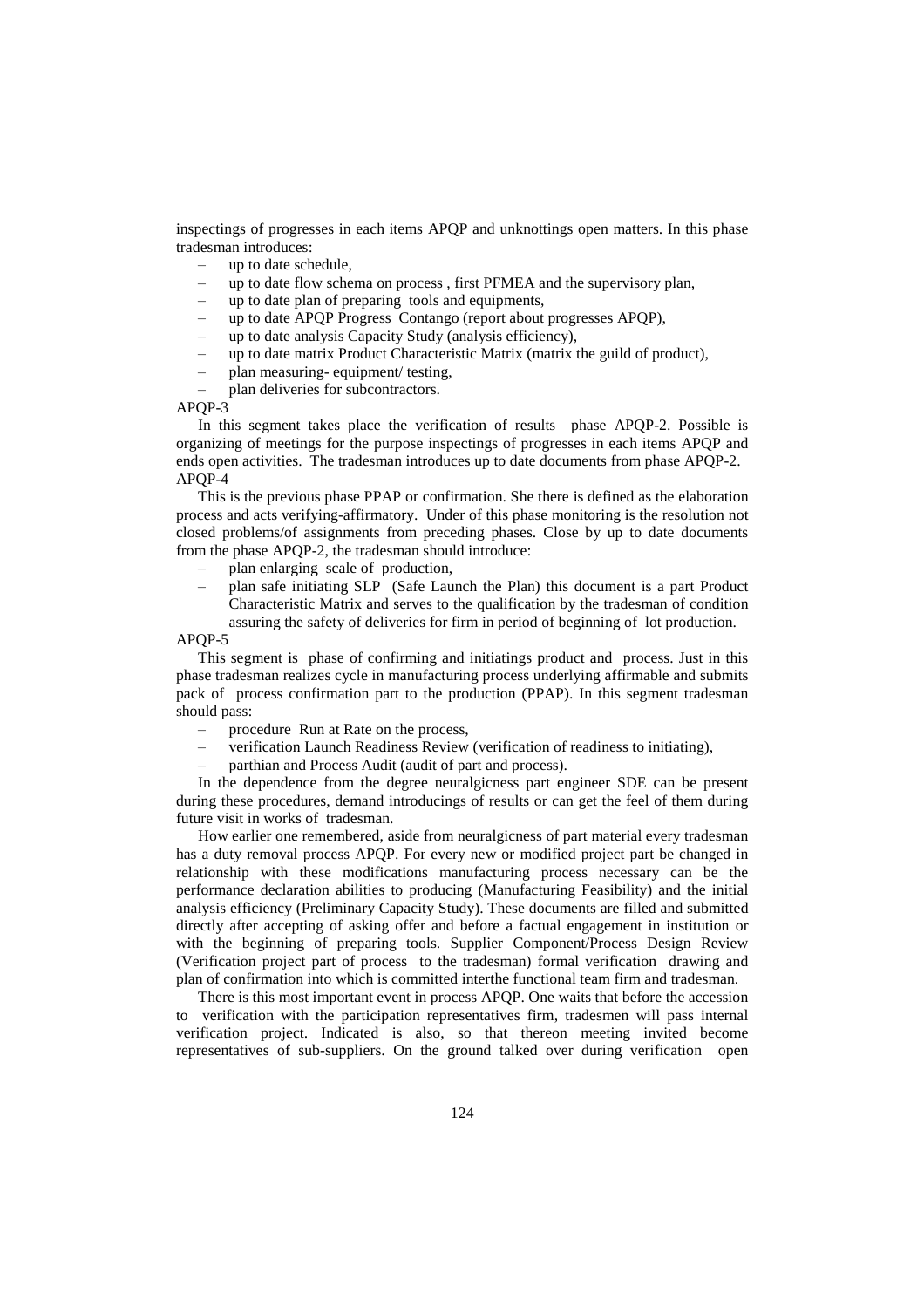matters worked out will become action whose the completion, solution all embraced with him problems, will become later checked.

Product Characterization Matrix (PCM, matrix guild of product) is document generated under verification project and evolving along with progresses in process. In the chance of part and materials for which is not required verification of project, tradesman generates this document and will submit him as element pack PPAP. This document to state connection between appointed guilds and guilds with ascriptitious priorities risk (RPN, Risk Priority Number) and with definite supervisory activities. Besides he serves identification of subsuppliers whom have an influence on these guilds, and evidences supervisory practical procedures by sub-suppliers. This document will become used to formulating plan safe initiating, when will happen such it is necessary.

Supplier Run at Rate - formalised the analysis of productive efficiency which verifies cycle times, waitings quantitative and reaching. Launch and Production Readiness Review the verification of status manufacturing process and accepted by tradesman plan enlargement production. Safe Launch the Plan (plan safe initiating - Dual Launch Netting, GP12, Pre-Launch Control Plan, etc.) common actings of the tradesman and receivers pursuings introductions of similar plans of the inspection before actuation production in works tradesman and works taking delivery. The plan on safe initiating demands workings out of the plan inspection before actuation production, being with enhanced supervisory plan production tradesman. Required is initiating intensive, short-term process quality inspection. Plans safe initiating will be confirmed by tradesman, engineer SDE on the part of firm and epresentative SQA institution. Within framework this process tradesman is obliged deliverable given to works taking advantage parts. Tradesmen sender of part within framework plan safe initiating should work out special etiquette placed on all wrappings; the etiquette should contain letters indicative membership of part to plan. The criterion end of plan is zero- percentage defects of provided parts by definite time or definite number arts. Every absolute defect in period SLP causes resetting of metre delivered parts.

Three key- documents, also connected with the advanced planning quality, are: flow schema process , PFMEA and the supervisory plan. The firm has concrete waitings of in relation these documents which the tradesman should realize.

#### **7.2. Schema of flowing the process**

He there defines the all course of process from the receiving inspection for packing and the dispatching. He must embrace all sub-suppliers or externa tradesmen, and particularly to contain their name. He must contain numbers of machines or other unique name tags equipment confirmed within the framework on process. Tradesmen must show related operations with the production of guilds defined as peculiarities.

The analysis potential flaws (PFMEA, Process Failure Modes Effect Analysis). Tradesmen, unless will receive other instructions, should work out this manual on the ground guidelines from the manual AIAG Potential Failure Mode & Effects Analysis (PFMEA). The analysis must take place in compliance with the consequential course from the schema of flow process.

Among identified kinds of flaws should, close by connected elements with the process and tools, be found also appointed guilds from the drawing in firm.

Tradesmen should initiate process of delivering information on highest values RPN. This can be the report in form of schema Pareto containing RPN seriate from highest to